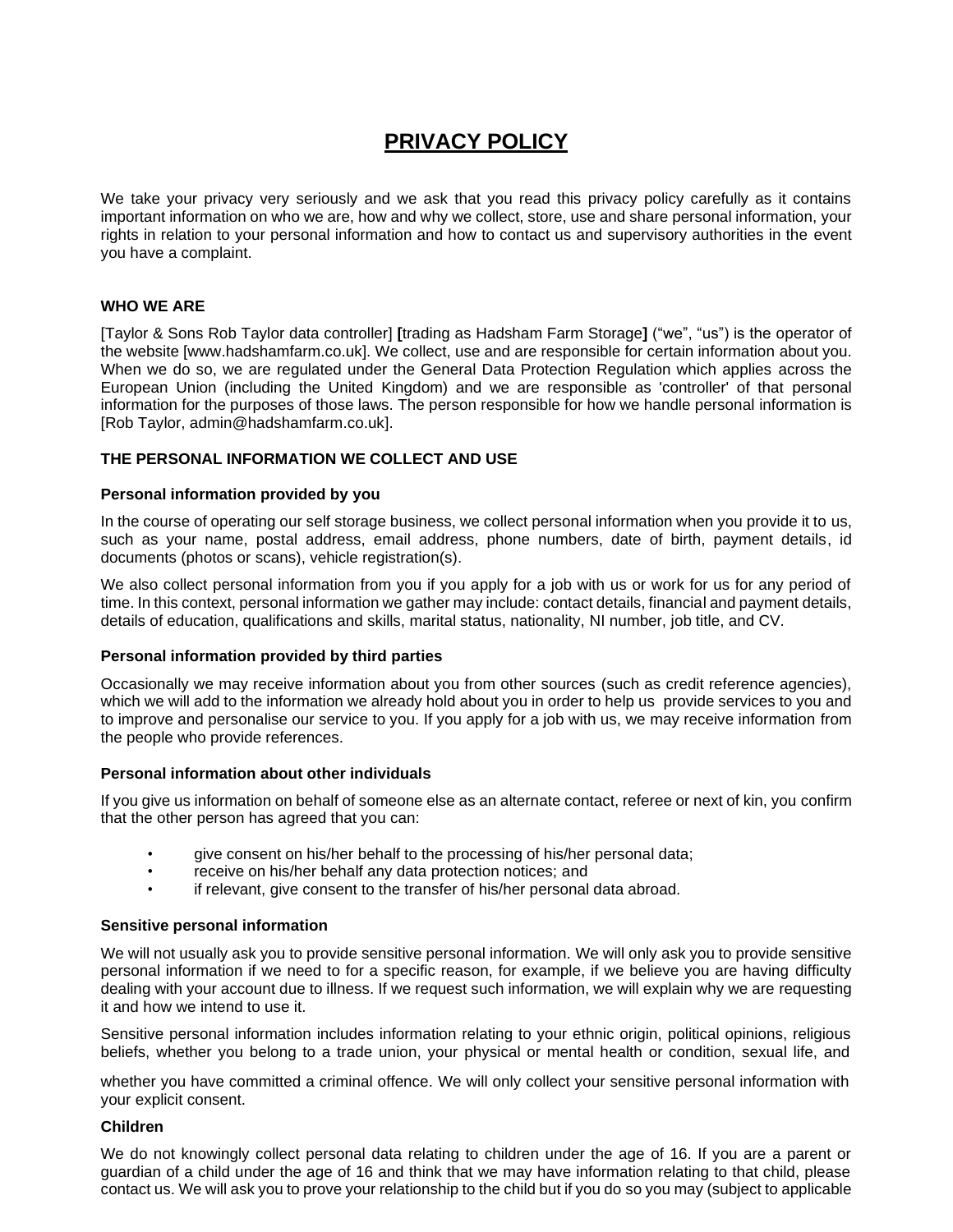law) request access to and deletion of that child's personal data.

# **HOW AND WHEN DO WE COLLECT INFORMATION FROM YOU?**

We gather information directly from you face to face if you come to our site for information or to sign a storage agreement and over the telephone if you ring us to make an enquiry. We collect personal information via our website and mobile applications or 'Apps' and other technical systems. We collect this when you use our website or Apps to sign up to, participate in or receive a service from us, such as requesting a quote online or entering a live chat*.* Our website also uses cookies (see "Use of cookies" section below) and collects IP addresses (which means a number that can uniquely identify a specific computer or other device on the internet). We also collect personal information when you contact us, send usfeedback.

We may monitor and record communications with you (such as telephone conversations and emails). We may do this for a number of reasons, such as to check the quality of our customer service, for training purposes, to prevent fraud or to make sure we are complying with legal requirements.

If you visit our storage facility, some personal data may be collected from monitoring devices and systems such as closed circuit TV (CCTV) and door entry systems at the site.

#### **Use of cookies**

A cookie is a small text file which is placed onto your computer (or other electronic device such as a mobile telephone or tablet) when you use our website. We use cookies on our website. We do this to find out things such as the number of visitors to the various parts of the site. This information is only processed in a way which does not identify you individually. We use analysis software to look at IP addresses and cookies to improve your experience as a user of our website. We do not use this information to develop a personal profile of you. If we do collect personally identifiable information, we will be up front about this. We will make it clear when we collect personal information and will explain what we intend to do with it.

You can set your browser not to accept cookies and the websites below tell you how to remove cookies from your browser. However, some of our website features may not function as a result.

For further information on cookies generally visit [www.aboutcookies.org](http://www.aboutcookies.org/) or [www.allaboutcookies.org.](http://www.allaboutcookies.org/)

# **REASONS WE CAN COLLECT AND USE YOUR PERSONAL INFORMATION**

We rely on a different lawful basis for collecting and using personal data in different situations. *Contracts*

Where you make enquiries about storing with us before you become a customer, we need to collect personal information about you so that we can take steps to enter into a contract with you. Once you have become a customer, we need to collect and use personal information to provide services to you and to claim our right to be paid in return for our services under our standard terms of business/contract with you. This includes collecting and using your personal information to:

- enable us to follow up on enquiries made by you in relation to storing with us in accordance with industry guidelines and to give you our quote;
- do a credit check—see 'Credit checking' section below;
- prepare a storage agreement with you and arrange insurance cover if required;
- manage any accounts you hold with us;
- contact you for reasons related to the service you have signed up for or to provide information you have requested;
- deal with payment for our services;
- notify you of any changes to our website or to our services that may affect you; and
- resolve disputes or collect overdue payments.

If you apply for a job with us, we will collect and use personal information to process your application and check references. If you take a job with us, we will collect and use your personal information to enter into an employment contract with you and to administer the employment relationship, including making payments to you, accounting for tax, ensuring safe working practices, monitoring and managing staff access to systems and facilities, monitoring absences and performance and conducting assessments.

## *Legal obligations*

We collect and use personal information from our customers and staff to comply with our legal obligations. For example, we will take copies of documents that identify you so that we can comply with anti-money laundering and counter-terrorist financing requirements.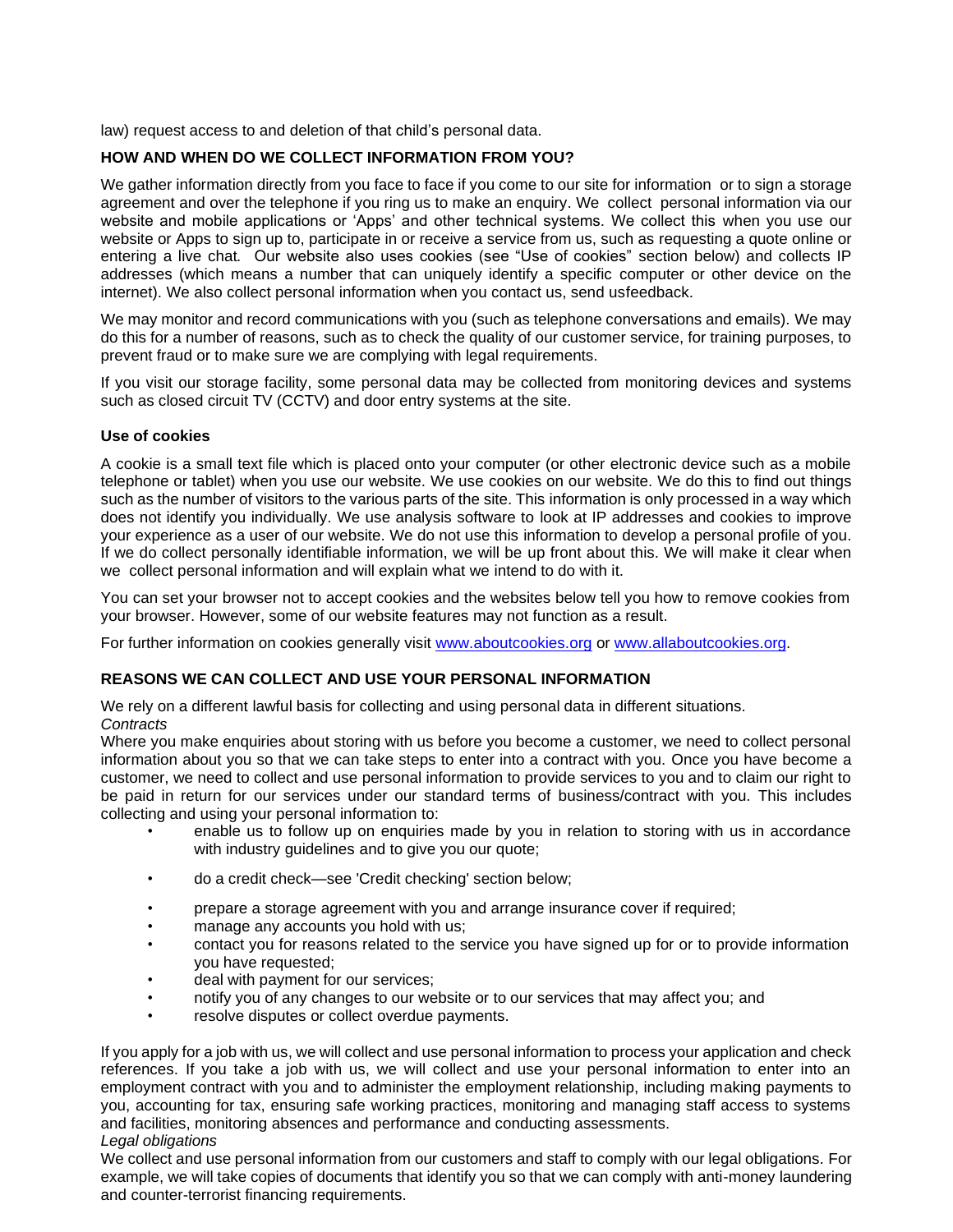### *Legitimate business interests*

Our priority is to make sure we give a high quality and secure service to customers and to follow up effectively on enquiries even though we accept that not all enquiries will lead to a business relationship or contract. We collect personal information to:

- follow up on enquiries in accordance with industry guidelines and provide quotes for storage/details of offers;
- conduct research and analyse website visitor behaviour patterns;
- customise our website and its content to your particular preferences;
- improve our services;
- detect and prevent fraud;
- prevent offensive, inappropriate or objectionable content being sent to or posted on our websites or to stop any other form of disruptive behaviour.

It is a key feature of our storage service that we operate CCTV within the storage facility. We collect and process CCTV images

- so we can fulfil our contractual obligation to deliver a secure self storage environment;
- to establish whether you are doing something that breaches your contract with us; and
- to assist in the establishment or defence of any crime or other investigation.

We will also communicate with you information about other services we can offer you and update you about our activities and promotions which may be of interest to you. If you would like to stop receiving these email newsletters, you can also click on the "unsubscribe" button at the bottom of the email newsletter. It may take a few days for this to take place. or If you do not wish to continue receiving these communications, you can opt out at any time. See *'What rights do you have?*' below for further information. If you ask us to stop contacting you in this way, you can also ask us to start again at any time.

If we propose to use your information for any other uses we will ensure that we notify you first. If we need your consent to use your information for these other purposes, we will give you the opportunity to opt in or to refuse. If you opt in, you will be able to opt out at any time.

### **Credit checking**

We may do a credit check on you so that we can make credit decisions about you and people or businesses associated with you. These checks may also be used to help prevent and detect fraud and money laundering.

Our search will be recorded on the files of the credit reference agency.

We may also disclose information about how you conduct your account to credit reference agencies and your information may be linked to records relating to other people living at the same address or who are financially linked to you.

Other credit businesses may use your information to make credit decisions about you and the people with whom you are financially associated, trace debtors, and prevent and detect fraud and money laundering.

If you provide false or inaccurate information to us and we suspect fraud, we will record this.

If you want to see your credit file, please contact the credit reference agency which we use [not applicable at

present].

### **When will we contact any other person about you?**

If you provide us with details of any other person we can contact to discuss your account, we may contact that person and discuss and share the details of your account with that person and deal with that person in relation to your account as if that person was you. We may particularly want to do this if we are unable toget in touch with you for any reason. If you change your mind, you can email or write to us and have this person taken off your account as an alternate contact person (see '*How can you contact us?'* below).

If you provide us the details of a person who we can contact for a job reference, we may contact that person in connection with your job application.

### **Who your information might be shared with**

We may disclose your personal data to: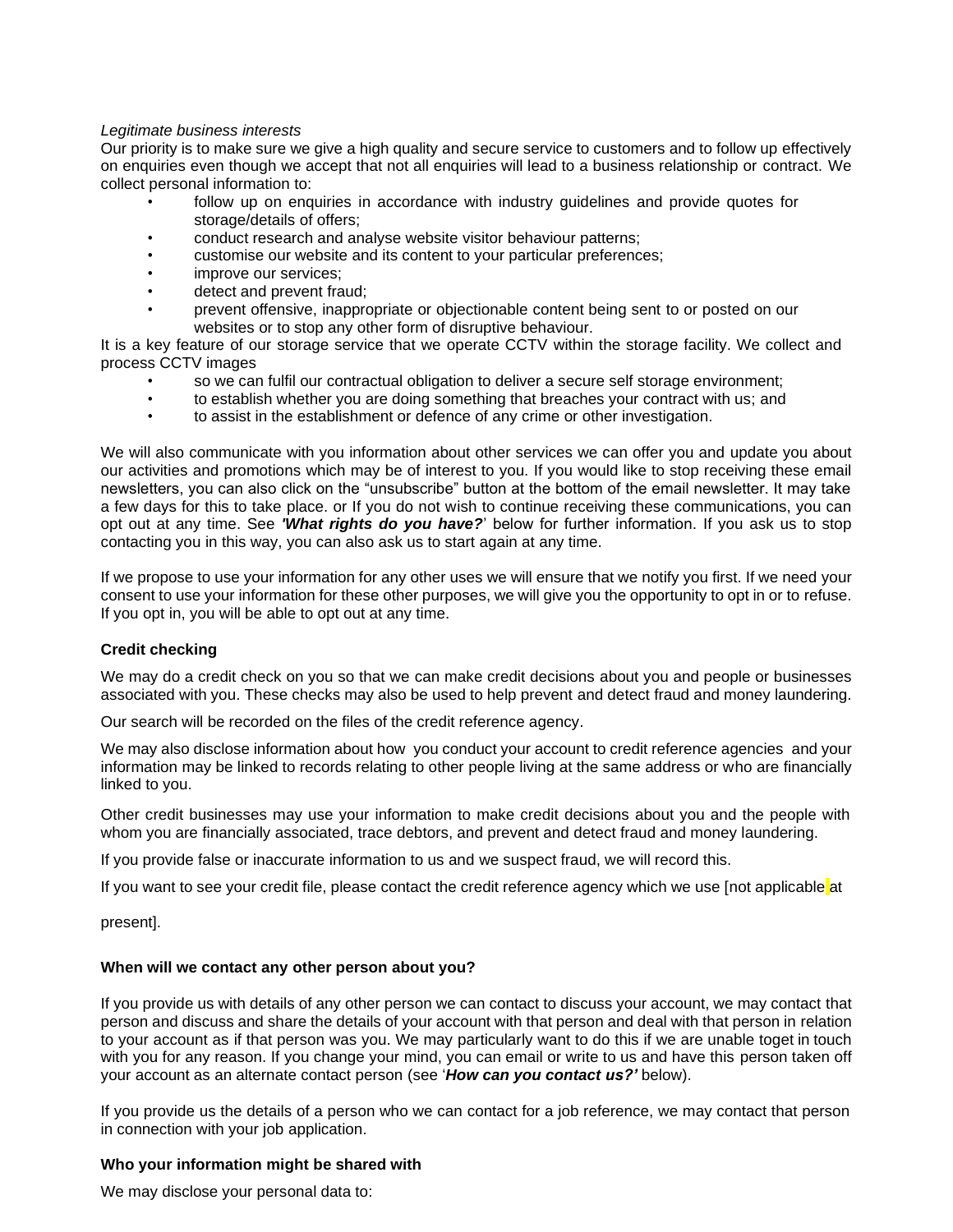- service providers under contract with us to support our business operations, such as fraud prevention, debt collection, payroll, technology services**]**
- credit reference agents—see 'Credit checking' above;
- our insurers and insurance brokers if you take out insurance cover through us;
- trade associations of which we are a member;
- law enforcement or government agencies in connection with any investigation to help prevent or detect unlawful activity;
- any person or agency if we need to share that information to comply with the law or to enforce any agreement we may have with you or to protect the health and safety of any person;
- any person who you have named as a person we can contact to discuss your account;
- any person who is your agent or representative, such as the holder of a power of attorney, a legal guardian or person administering a will;
- any person who we are negotiating with as a potential buyer of our business or property or if we are proposing to merge our business with another business;
- credit card associations if specifically required;

If we pass data on to insurers, they may enter your data onto a register of claims which is shared with other insurers to prevent fraudulent claims. If we use an outside party to process your information, we will require them to comply with our instructions in connection with the services they provide for us and not for their own business purposes.

# **KEEPING YOUR PERSONAL INFORMATION SECURE**

We have appropriate security measure in place to prevent personal information from being accidentally lost, or used or accessed in an unauthorised way. We limit access to your personal information to those who have a genuine business need to know it. Those people processing your information will do so only in an authorised manner and are subject to a duty of confidentiality.

We will use technical measures to safeguard your personal data, for example:

- access to your customer account is controlled by a password and user name that are unique to you;
- we store your personal data on secure servers; and
- payment details are encrypted on the secure server

We have procedures in place to deal with any suspected data security breach. We will notify you and any applicable supervisory body of a suspected data breach where we are legally required to do so.

While we will use all reasonable efforts to keep your personal data safe, you acknowledge that the use of the internet is not entirely secure and for this reason we cannot guarantee the security or integrity of any personal data that is transferred from you or to you via the internet. If you have any particular concerns aboutyour information, please contact us (see '*How to contact us*' below).

Our website contains links to websites and applications owned and operated by other people and businesses. These third party sites have their own privacy policies and use their own cookies and we recommend that you review them before you provide them with personal information. They will tell you how your personal information is collected and used whilst you are visiting these other websites. We do not accept any responsibility or liability for the content of these sites or the use of your information collected by any of these other sites and you use these other sites at your own risk.

If you want detailed information from Get Safe Online on how to protect your information and your computers and devices against fraud, identity theft, viruses and many other online problems, please visit [www.getsafeonline.org.](http://www.getsafeonline.org/) Get Safe Online is supported by HM Government and leading businesses.

### **TRANSFERS OF YOUR PERSONAL INFORMATION OUT OF THE EEA**

We will not transfer your personal data outside of the United Kingdom or to any organisation (or subordinate bodies) governed by public international law or which is set up under any agreement between two or more countries.

### **HOW LONG DO WE KEEP YOUR PERSONAL INFORMATION?**